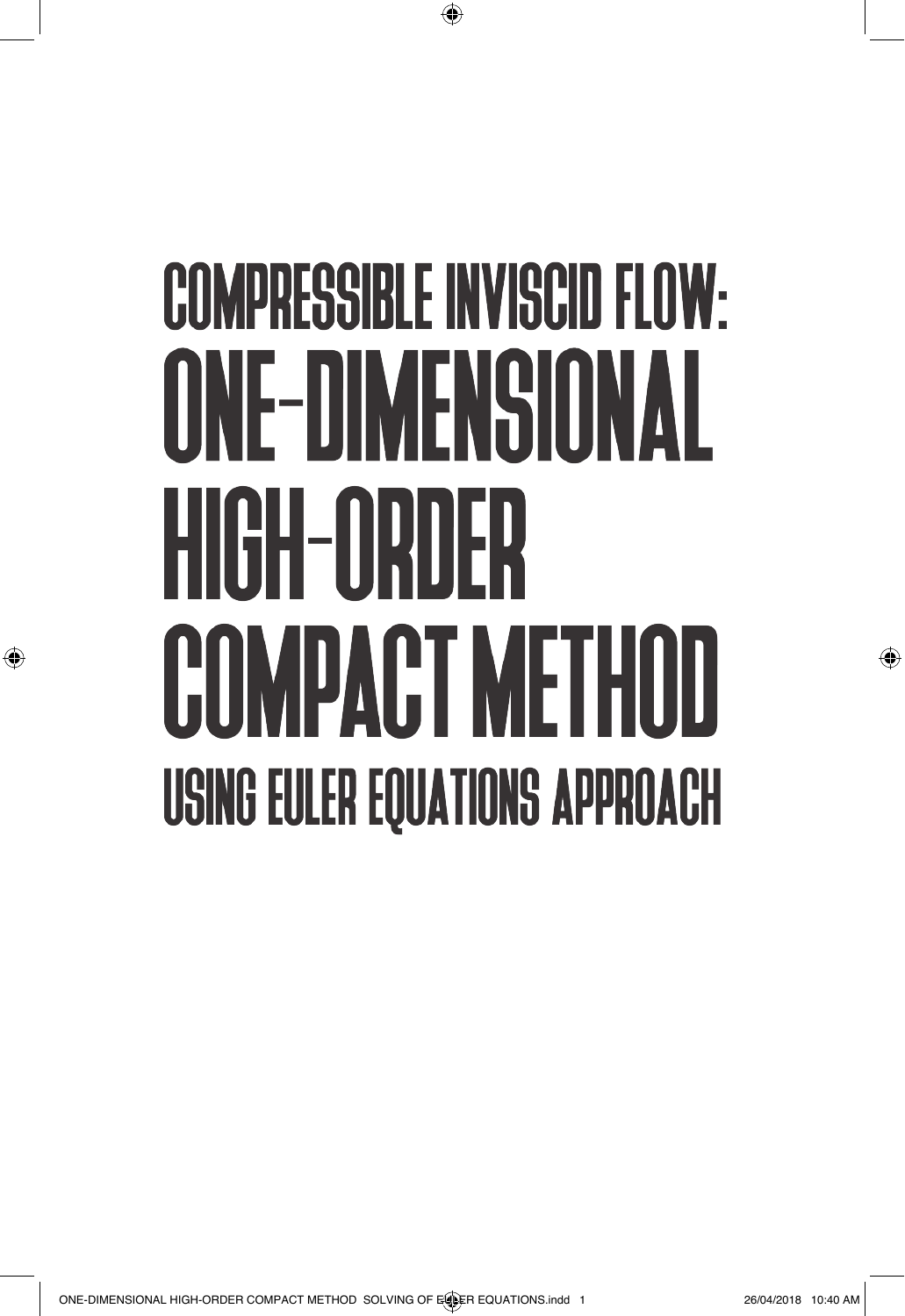# COMPRESSIBLE INVISCID FLOW: ONE-DIMENSIONAL COMPACT METHOD USING EULER EQUATIONS APPROACH

⊕

Mahmod Abd Hakim Mohamad Yahaya Ramli **Shahnor Basri Bambang Basuno** Misbahul Muneer Abd Rahman

⊕



♠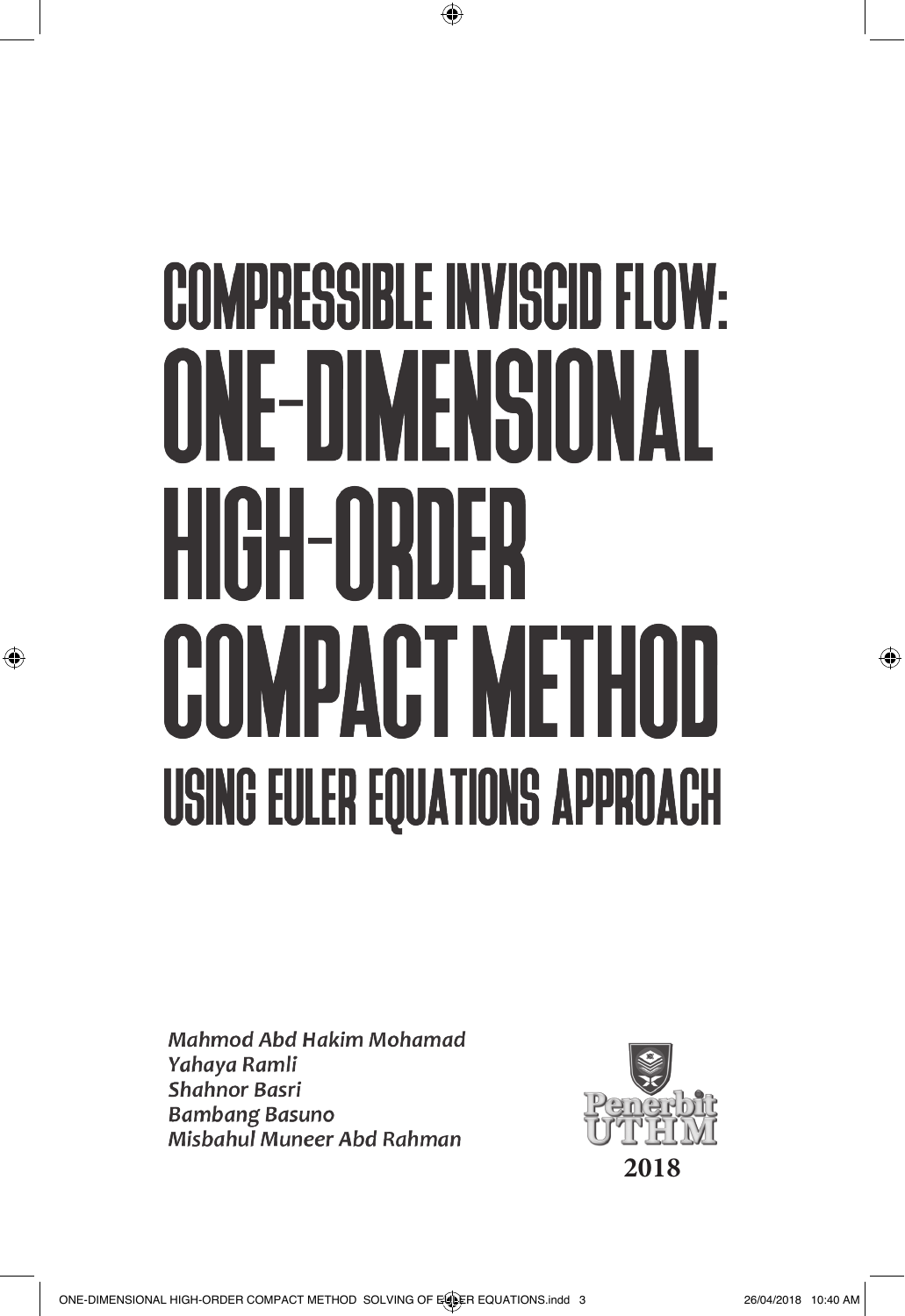#### © Penerbit UTHM First Published 2018

⊕

Copyright reserved. Reproduction of any articles, illustrations and content of this book in any form be it electronic, mechanical photocopy, recording or any other form without any prior written permission from The Publisher's Office of Universiti Tun Hussein Onn Malaysia, Parit Raja, Batu Pahat, Johor is prohibited. Any negotiations are subjected to calculations of royalty and honorarium.

Perpustakaan Negara Malaysia Cataloguing—in—Publication Data

Mahmod Abd. Hakim Mohamad

⊕

COMPRESSIBLE INVISCID FLOW: ONE-DIMENSIONAL HIGH-ORDER COMPACT METHOD USING EULER EQUATIONS APPROACH/ Mahmod Abd Hakim, Yahaya Ramli, Shahnor Basri, Bambang Basuno, Misbahul Muneer Abd Rahman. ISBN 978-967-2183-17-4 1. Computational fluid dynamics. 2. Lagrange equations--Numerical solutions. 3. Differential equation--Data processing. 4. Government publications--Malaysia. I. Yahya Ramli, Prof. Ir. II. Shahnor Basri, Prof. Dr. Ir. III. Bambang Basuno. IV. Misbahul Muneer Abd. Rahman. Judul. 620.1064

> Published by: Penerbit UTHM Universiti Tun Hussein Onn Malaysia 86400 Parit Raja, Batu Pahat, Johor Tel: 07-453 8698/8529 Fax: 07-453 6145

> Website: http://penerbit.uthm.edu.my E-mail: pt@uthm.edu.my http://e-bookstore.uthm.edu.my

Penerbit UTHM is a member of Majlis Penerbitan Ilmiah Malaysia (MAPIM)

Printed by: PERCETAKAN IMPIAN SDN. BHD. No. 10, Jalan Bukit 8, Kawasan Perindustrian Miel, Bandar Baru Seri Alam, 81750 Masai, Johor

↔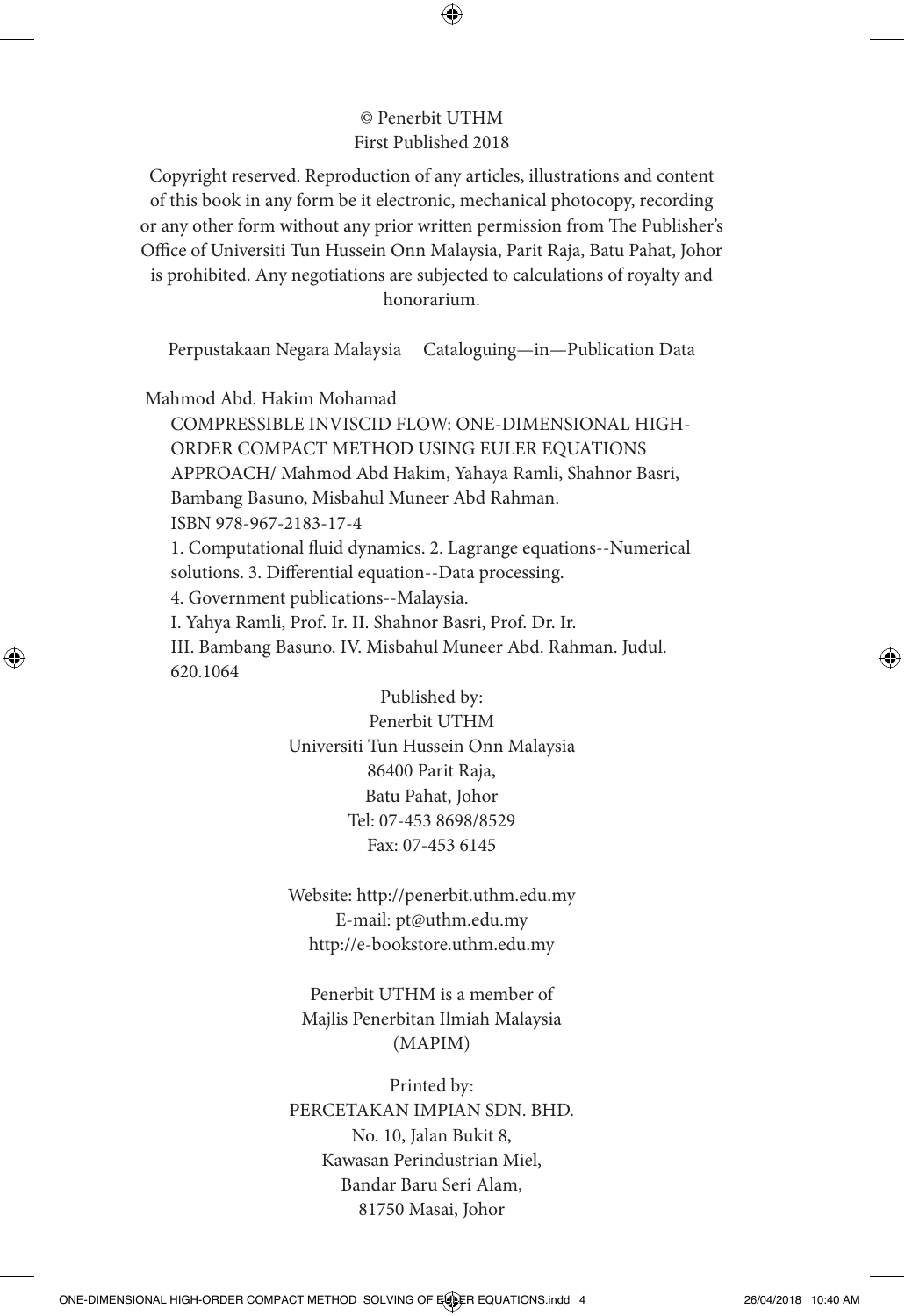## Dedicated

 $\bigoplus$ 

to

My beloved wife Hafsa,

Our daughters Sumaiyah, Najihah, Huzaifah & Usamah

All My Parents,

Hj. Mohamad and Hjh. Jawahil, Ir. Hj. Mohamed Makki and Hjh. Siti Rohani

For all their love, support, motivation and understanding

Mahmod Abd. Hakim Mohamad

⊕

⊕